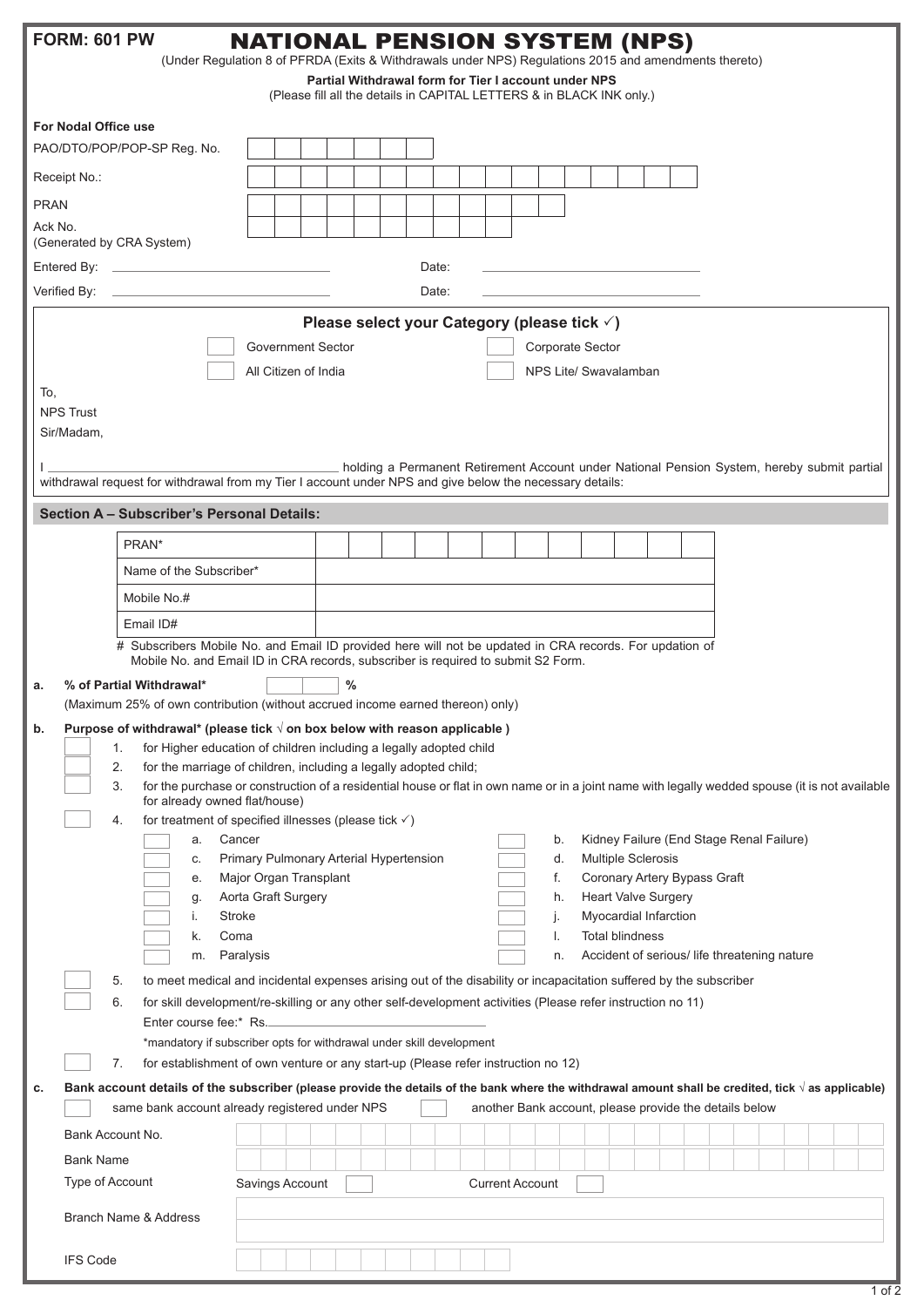| <b>Section B - Declarations</b>                                                                                                                                                                                                                                                                                                                                                                                |                                                                                                                                                                                                                                   |                                                                                                                                                       |  |  |  |  |  |  |
|----------------------------------------------------------------------------------------------------------------------------------------------------------------------------------------------------------------------------------------------------------------------------------------------------------------------------------------------------------------------------------------------------------------|-----------------------------------------------------------------------------------------------------------------------------------------------------------------------------------------------------------------------------------|-------------------------------------------------------------------------------------------------------------------------------------------------------|--|--|--|--|--|--|
| Declaration by the Subscriber*:                                                                                                                                                                                                                                                                                                                                                                                |                                                                                                                                                                                                                                   |                                                                                                                                                       |  |  |  |  |  |  |
| I hereby declare that information stated above is true and correct to the best of my knowledge & belief and that I have completed minimum of three<br>1.<br>years in to the NPS as required for partial withdrawal and eligible to withdraw the amount requested above due to the urgent need of funds to support<br>the reason mentioned above.                                                               |                                                                                                                                                                                                                                   |                                                                                                                                                       |  |  |  |  |  |  |
| 2.                                                                                                                                                                                                                                                                                                                                                                                                             | $(name)$ with PRAN $\frac{1}{2}$<br>agree that in case of any failure<br>of Direct Credit, for any reason whatsoever or wrong credit to another account (but as per my details), NPS Trust / CRA shall not be responsible. I also |                                                                                                                                                       |  |  |  |  |  |  |
|                                                                                                                                                                                                                                                                                                                                                                                                                |                                                                                                                                                                                                                                   | agree that NPS Trust / CRA shall not be responsible/liable for any losses that may arise due to incorrect bank account details provided herein above. |  |  |  |  |  |  |
| Date                                                                                                                                                                                                                                                                                                                                                                                                           | $m \mid m \mid I$<br>d<br>$\sqrt{2}$<br>У<br>У                                                                                                                                                                                    |                                                                                                                                                       |  |  |  |  |  |  |
| Place:                                                                                                                                                                                                                                                                                                                                                                                                         |                                                                                                                                                                                                                                   | Signature / Thumb Impression of the Subscriber**                                                                                                      |  |  |  |  |  |  |
|                                                                                                                                                                                                                                                                                                                                                                                                                | ** Left thumb impression in case of illiterate male claimant and Right thumb impression in case of illiterate female                                                                                                              |                                                                                                                                                       |  |  |  |  |  |  |
|                                                                                                                                                                                                                                                                                                                                                                                                                |                                                                                                                                                                                                                                   |                                                                                                                                                       |  |  |  |  |  |  |
|                                                                                                                                                                                                                                                                                                                                                                                                                | Declaration by Nodal Office(for government sector subscribers):*<br>I/We hereby declare that the subscriber Sh./Smt/Kum .                                                                                                         | with                                                                                                                                                  |  |  |  |  |  |  |
| is employed with us and I have verified the genuineness of the reasons for his/her withdrawal request and bank<br>details submitted by him/her in respect of his/her request for partial withdrawal are correct.                                                                                                                                                                                               |                                                                                                                                                                                                                                   |                                                                                                                                                       |  |  |  |  |  |  |
| Date                                                                                                                                                                                                                                                                                                                                                                                                           | d<br>$\prime$<br>$m \mid m$<br>$\sqrt{ }$<br>V<br>V                                                                                                                                                                               |                                                                                                                                                       |  |  |  |  |  |  |
|                                                                                                                                                                                                                                                                                                                                                                                                                |                                                                                                                                                                                                                                   |                                                                                                                                                       |  |  |  |  |  |  |
|                                                                                                                                                                                                                                                                                                                                                                                                                | <b>Registration No. of DDO</b>                                                                                                                                                                                                    | Signature & stamp of the DDO                                                                                                                          |  |  |  |  |  |  |
|                                                                                                                                                                                                                                                                                                                                                                                                                |                                                                                                                                                                                                                                   |                                                                                                                                                       |  |  |  |  |  |  |
| Date                                                                                                                                                                                                                                                                                                                                                                                                           | d<br>$\prime$<br>$m \mid m$<br>$\sqrt{ }$<br>У<br>У                                                                                                                                                                               |                                                                                                                                                       |  |  |  |  |  |  |
|                                                                                                                                                                                                                                                                                                                                                                                                                |                                                                                                                                                                                                                                   |                                                                                                                                                       |  |  |  |  |  |  |
|                                                                                                                                                                                                                                                                                                                                                                                                                | Registration No. of PAO/CDDO/DTO                                                                                                                                                                                                  | Signature & stamp of the DTO/PAO/CDDO                                                                                                                 |  |  |  |  |  |  |
|                                                                                                                                                                                                                                                                                                                                                                                                                | Declaration by POP/Aggregator(for Non government sector subscribers):                                                                                                                                                             |                                                                                                                                                       |  |  |  |  |  |  |
| IherebydeclarethatthesubscriberSh./Smt/Kum.<br>with PRAN<br>has signed/thumb impressed before me after he/she has read the entries/have been read over by him/her for the request of partial withdrawal under NPS.<br>I have verified the genuineness of the reasons for his/her withdrawal request and bank details submitted by him/her in respect of his/her request for partial<br>withdrawal are correct. |                                                                                                                                                                                                                                   |                                                                                                                                                       |  |  |  |  |  |  |
| Date                                                                                                                                                                                                                                                                                                                                                                                                           | $m \mid m$<br>$\frac{1}{2}$<br>У<br>$\prime$<br>У<br>d                                                                                                                                                                            |                                                                                                                                                       |  |  |  |  |  |  |
|                                                                                                                                                                                                                                                                                                                                                                                                                |                                                                                                                                                                                                                                   |                                                                                                                                                       |  |  |  |  |  |  |
|                                                                                                                                                                                                                                                                                                                                                                                                                | Registration No. of POP-SP/NL-CC/CHO                                                                                                                                                                                              | Signature & stamp of the Authorised person at POP-SP/NL-CC/CHO                                                                                        |  |  |  |  |  |  |
|                                                                                                                                                                                                                                                                                                                                                                                                                |                                                                                                                                                                                                                                   |                                                                                                                                                       |  |  |  |  |  |  |
| Date                                                                                                                                                                                                                                                                                                                                                                                                           | d<br>$\prime$<br>$\prime$<br>m<br>m<br>y                                                                                                                                                                                          |                                                                                                                                                       |  |  |  |  |  |  |
|                                                                                                                                                                                                                                                                                                                                                                                                                |                                                                                                                                                                                                                                   |                                                                                                                                                       |  |  |  |  |  |  |
|                                                                                                                                                                                                                                                                                                                                                                                                                | Registration No. of POP/NL-AO                                                                                                                                                                                                     | Signature & stamp of the Authorised person at POP/NL-AO                                                                                               |  |  |  |  |  |  |
|                                                                                                                                                                                                                                                                                                                                                                                                                |                                                                                                                                                                                                                                   |                                                                                                                                                       |  |  |  |  |  |  |
| <b>ACKNOWLEDGMENT RECEIPT</b><br>Acknowledgment slip to the NPS Subscriber on receipt of partial withdrawal application form<br>(To be filled by DDO/CDDO/PAO/DTO/POP/Aggregator)                                                                                                                                                                                                                              |                                                                                                                                                                                                                                   |                                                                                                                                                       |  |  |  |  |  |  |
| Received from PRAN :                                                                                                                                                                                                                                                                                                                                                                                           |                                                                                                                                                                                                                                   |                                                                                                                                                       |  |  |  |  |  |  |
|                                                                                                                                                                                                                                                                                                                                                                                                                | DDO/POP-SP/NL-CC Registration Number:                                                                                                                                                                                             | d<br>$\prime$<br>Date<br>d<br>$\prime$<br>m<br>V<br>m                                                                                                 |  |  |  |  |  |  |
|                                                                                                                                                                                                                                                                                                                                                                                                                | PAO/CDDO/DTO/POP/NL-AO Registration Number                                                                                                                                                                                        | Received at                                                                                                                                           |  |  |  |  |  |  |
|                                                                                                                                                                                                                                                                                                                                                                                                                | Acknowledgement Number                                                                                                                                                                                                            |                                                                                                                                                       |  |  |  |  |  |  |
|                                                                                                                                                                                                                                                                                                                                                                                                                |                                                                                                                                                                                                                                   |                                                                                                                                                       |  |  |  |  |  |  |